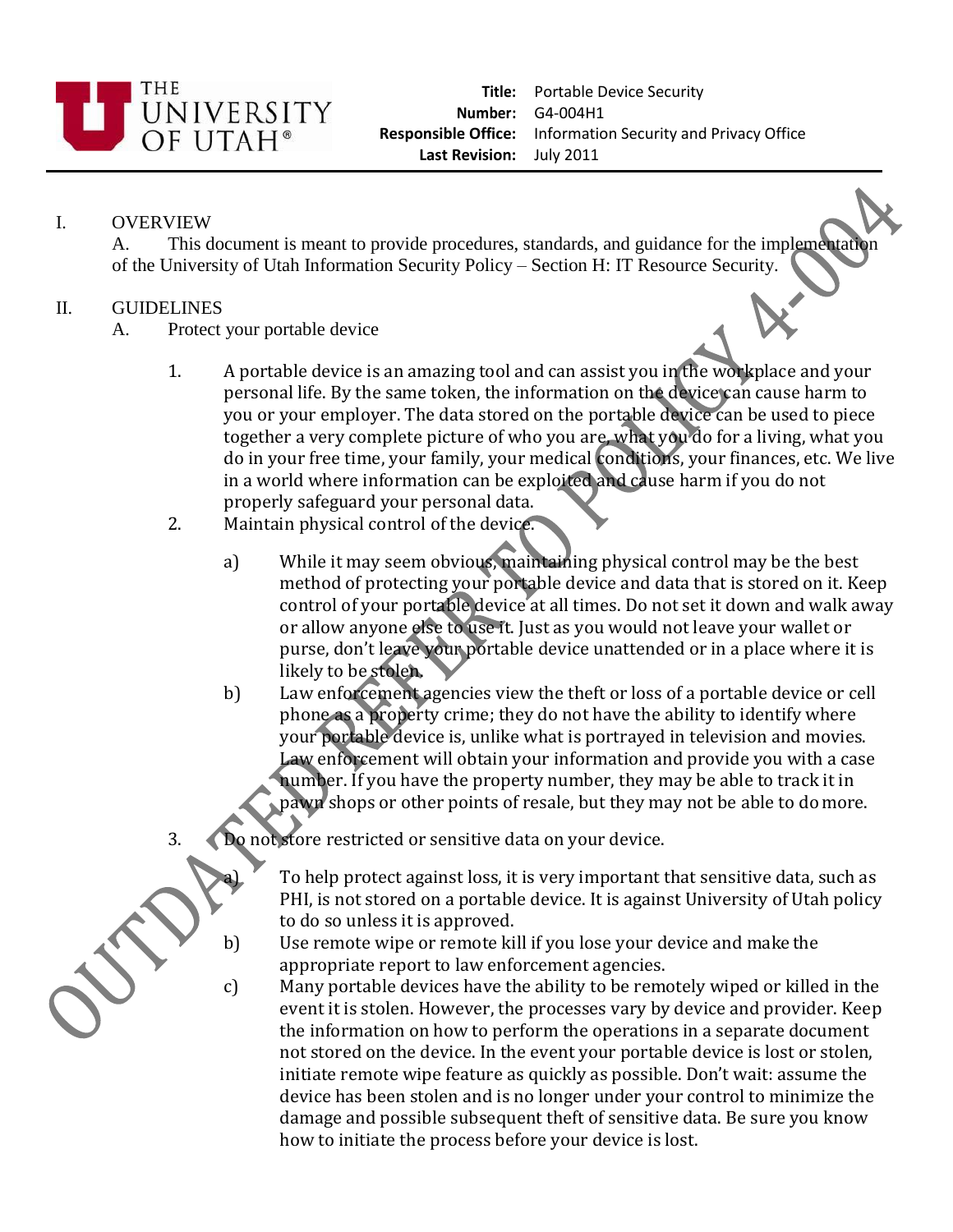- d) Keep information such as serial number, type of device, and how to initiate remote wipe or kill in a document that is separate from your device. This information can be helpful to law enforcement. You will also want to make sure your information is backed‐up because all of your information will be lost during the remote wipe even if your device is found.
- e) If your device is lost or stolen, contact your service provider immediately to have the service suspended and the device disabled and wiped remotely. Some smart phones have apps that you can use to wipe the device remotely if it is lost or stolen.
- 4. Set a password and enable automatic locking on the device
	- a) It may be inconvenient, but setting a password to log on and enabling automatic locking of the device when it has not been in use for a period of time are two simple methods of protection. The password and automatic locking can be set by accessing the settings on the device. This does vary by device and you may need to contact your provider or check your instruction manual for further information on how to set the security functions of the device.
- 5. Use anti-virus software if it is available for your device
	- a) There are a variety of applications that can be purchased for your portable device that will protect your device from malware. Your portable device is susceptible to malware in the same way your workstation and laptop are. You should use the same safe security practices on your portable device that you would with your other computing devices. It does not matter what operating system is on the device; all operating systems are susceptible to attack and exploitation.
- 6. Only download and install software that is from a trusted source
	- a) Your portable device has many of the same capabilities that your other computing devices have, for example, the ability to connect with the Internet and interact and download or upload content. Your portable device can be compromised and can have information stolen from it or the device can be rendered useless.

Disable Bluetooth discoverable mode after the devices have been connected

a) Bluetooth, the protocol that allows a portable device to interact with each other, is very useful. A hands‐free headset is one example of convenient Bluetooth usage. However, the Bluetooth protocol can be used against you if you allow your device to be discovered by another device. A person can use the Bluetooth protocol to access your device and gather information about you from your contacts, calendar, applications, and/or phone numbers dialed or received. On most portable devices, this feature can be disabled by accessing the settings and turning off discovery mode by Bluetooth. If you have any questions, please consult your device's instruction manual or contact your device provider for further instructions. Please reset the Bluetooth default password as soon as possible.